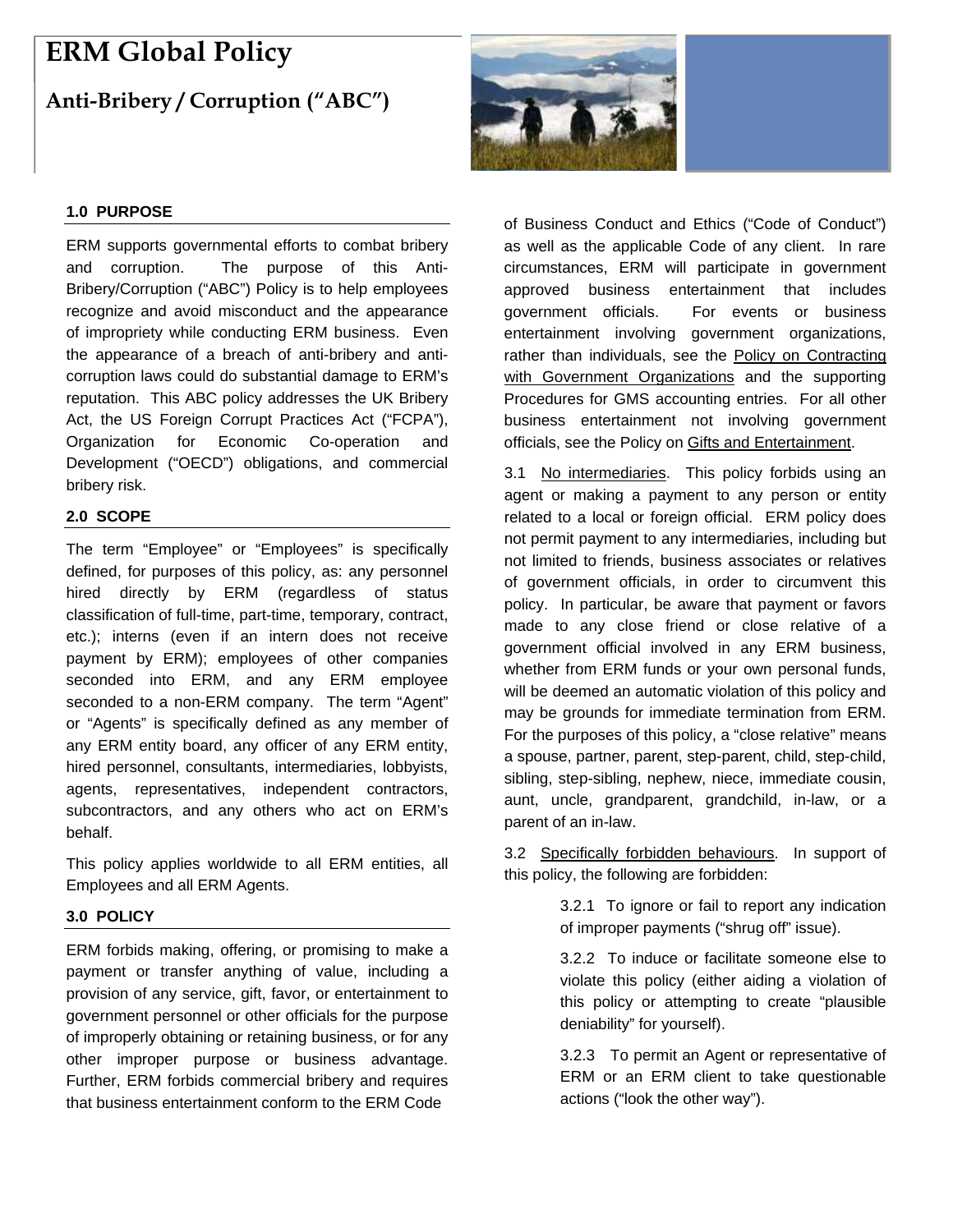3.2.4 To falsify, create, omit information, mischaracterize or alter any accounting or business record for the purpose of either violating this policy or hiding or obfuscating a violation of this policy.

3.3 No facilitation payments. ERM adheres to the higher international standard of no facilitation payments under our OECD obligations, rather than the lower standard of allowing certain facilitation or "grease" payments under the FCPA. Examples of facilitation payments are undocumented and unreceipted payments made to speed up routine government actions, such as issuing permits or releasing goods held in customs. Contact the ERM General Counsel if you have concerns relating to your business activities.

3.4 Policy exception for immediate physical harm that is correctly reported. ERM places the health and safety of its Employees as its highest priority. ERM seeks to prevent physical harm to our Employees and to those persons in the communities in which we do business. In the event that persons are threatened with immediate physical bodily harm or detainment, even if the threat issues from a government agent, ERM will not consider the event a violation of Section 3.3 so long as each and every of the following conditions are met:

> 3.4.1 The event involves the threat of physical bodily harm or detainment (threat to property does not count).

> 3.4.2 The event is temporal in nature, in that it involves an immediate physical threat. Future threats are considered protection extortion and do not constitute an exception.

> 3.4.3 The event is reported and documented with both the Local Compliance Officer and the Global Compliance Officer within three business days of access to a cell phone, computer, or facsimile machine.

Please note that policy exception 3.4 only applies to immediate bodily physical harm or detainment, and does not apply to events or situations involving only theft or destruction of property with no threat of physical harm or detainment.

3.5 No political contributions of any kind. ERM does not make political contributions. It is a violation of this policy for any ERM funds to be used directly for or in reimbursement of any political contribution. For all managers at ERM, a violation of Section 3.0 of this policy will have occurred by you if one of your reports seeks reimbursement from ERM for a political contribution. Further, Section 3.0 prohibits providing "anything of value," so providing free ERM consulting services or labour as a political contribution, depending on the facts and circumstances, may also be a violation of this policy. In addition, be aware that any personal funds expended by you that relate to ERM business can create an appearance of impropriety and lead enforcement agencies to infer a violation of applicable ABC international law. Further, even if your personal expenditure is not found to be a violation of this policy, the expenditure could create an appearance of impropriety and therefore be a violation under our Code of Conduct. If you have questions, contact the ERM General Counsel. *See also* Section 3.6 on Charitable contributions and ABC policy concerns.

3.6 Charitable contributions. ERM requires due consideration of charitable contributions.

> 3.6.1 Monetary contributions. ERM monetary charitable contributions can only be made with prior written approval by ERM's ultimate parent company Board of Directors except that:

> > 3.6.1.1 The Global Chief Executive Officer ("CEO") may authorize up to USD \$2000 for any one charitable contribution, not to exceed an aggregated total of USD \$10,000 for any calendar year; and